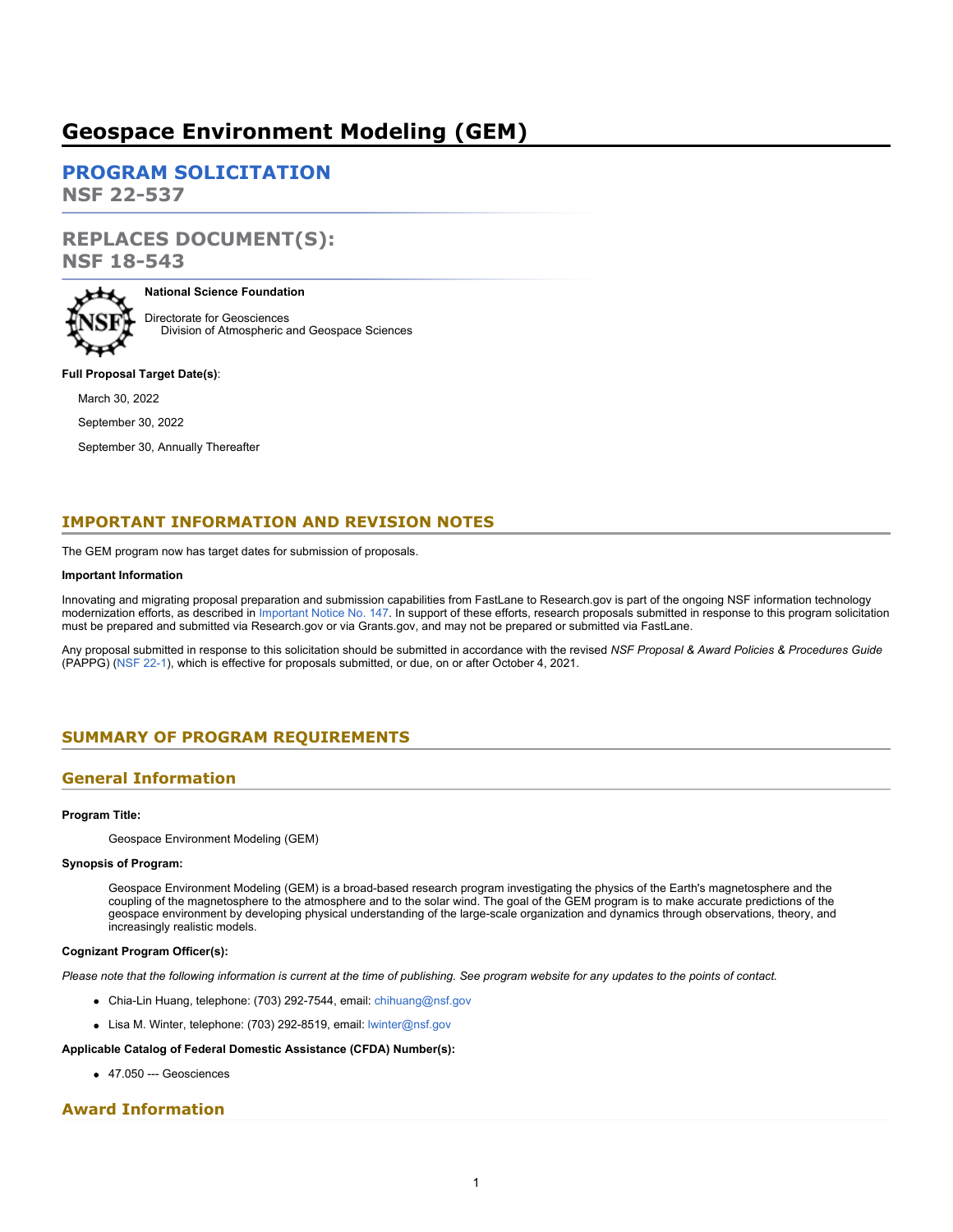### **Anticipated Type of Award:** Standard Grant or Continuing Grant

**Estimated Number of Awards:** 10 to 15

new awards in each year

**Anticipated Funding Amount:** \$3,000,000

for new awards in each year, pending the availability of funds

# **Eligibility Information**

### **Who May Submit Proposals:**

The categories of proposers eligible to submit proposals to the National Science Foundation are identified in the *NSF Proposal & Award Policies & Procedures Guide* (PAPPG), Chapter I.E. Unaffiliated individuals are not eligible to submit proposals in response to this solicitation.

#### **Who May Serve as PI:**

There are no restrictions or limits.

### **Limit on Number of Proposals per Organization:**

There are no restrictions or limits.

#### **Limit on Number of Proposals per PI or co-PI:** 2

Only two proposals per investigator, either as a PI, co-PI, or in a subaward, are allowed per calendar year in the GEM Program.

### **Proposal Preparation and Submission Instructions**

### **A. Proposal Preparation Instructions**

- **Letters of Intent:** Not required
- **Preliminary Proposal Submission:** Not required
- **Full Proposals:**
	- Full Proposals submitted via Research.gov: *NSF Proposal and Award Policies and Procedures Guide* (PAPPG) guidelines apply. The complete text of the PAPPG is available electronically on the NSF website at: [https://www.nsf.gov/publications/pub\\_summ.jsp?](https://www.nsf.gov/publications/pub_summ.jsp?ods_key=pappg) [ods\\_key=pappg.](https://www.nsf.gov/publications/pub_summ.jsp?ods_key=pappg)
	- Full Proposals submitted via Grants.gov: *NSF Grants.gov Application Guide: A Guide for the Preparation and Submission of NSF Applications via Grants.gov* guidelines apply (Note: The *NSF Grants.gov Application Guide* is available on the Grants.gov website and on the NSF website at: [https://www.nsf.gov/publications/pub\\_summ.jsp?ods\\_key=grantsgovguide](https://www.nsf.gov/publications/pub_summ.jsp?ods_key=grantsgovguide)).

### **B. Budgetary Information**

### **Cost Sharing Requirements:**

Inclusion of voluntary committed cost sharing is prohibited.

**Indirect Cost (F&A) Limitations:**

Not Applicable

**Other Budgetary Limitations:**

Other budgetary limitations apply. Please see the full text of this solicitation for further information.

### **C. Due Dates**

**Full Proposal Target Date(s)**:

March 30, 2022

September 30, 2022

September 30, Annually Thereafter

### **Proposal Review Information Criteria**

### **Merit Review Criteria:**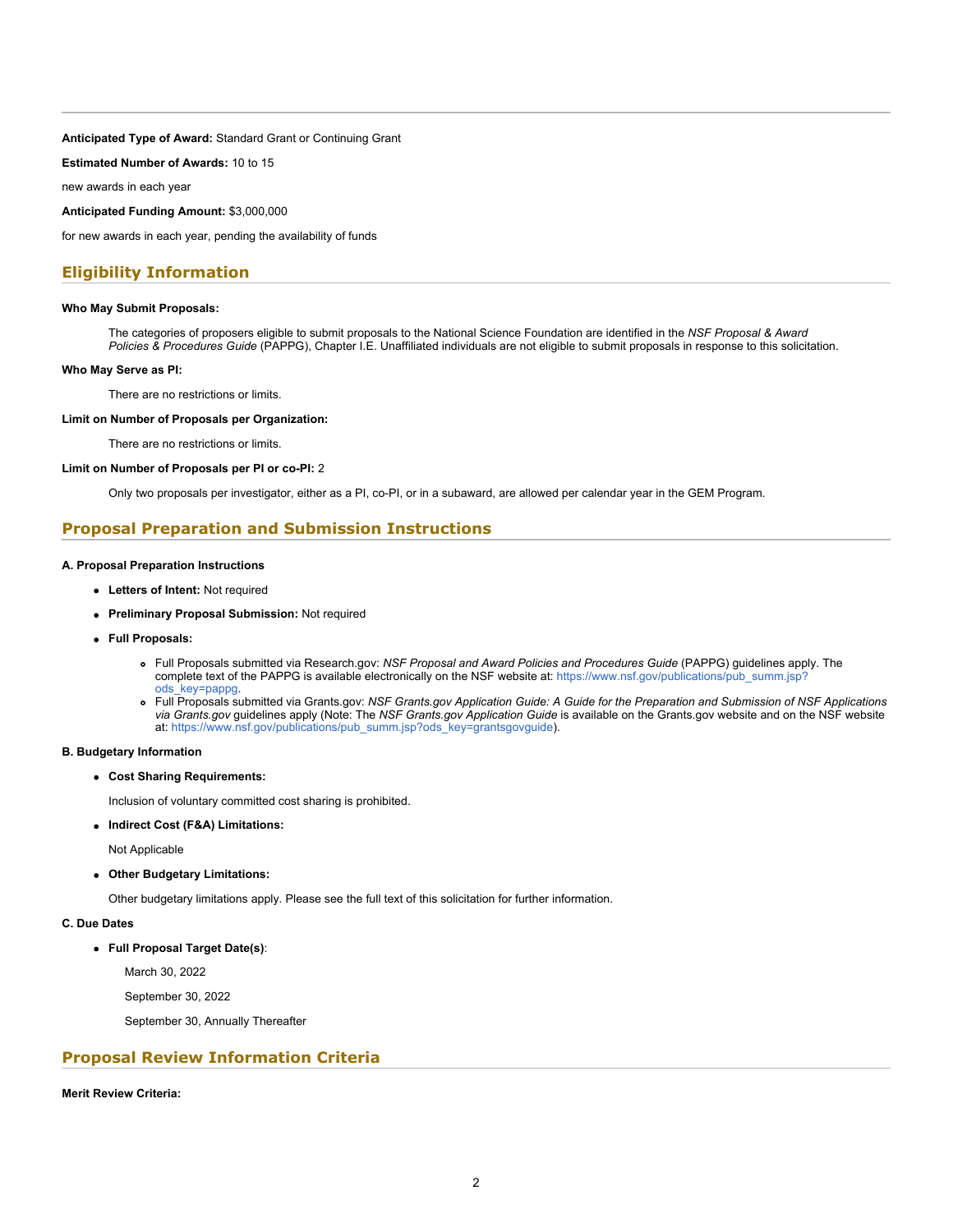National Science Board approved criteria apply.

### **Award Administration Information**

### **Award Conditions:**

Standard NSF award conditions apply.

### **Reporting Requirements:**

Standard NSF reporting requirements apply.

### <span id="page-2-0"></span>**TABLE OF CONTENTS**

#### **[Summary of Program Requirements](#page-0-0)**

- I. **[Introduction](#page-2-1)**
- II. **[Program Description](#page-2-2)**
- III. **[Award Information](#page-3-0)**
- IV. **[Eligibility Information](#page-3-1)**
- V. **[Proposal Preparation and Submission Instructions](#page-3-2)**
	- A. [Proposal Preparation Instructions](#page-3-2)
		- B. [Budgetary Information](#page-4-0)
		- C. [Due Dates](#page-4-1)
	- D. [Research.gov/Grants.gov Requirements](#page-4-2)
- VI. **[NSF Proposal Processing and Review Procedures](#page-4-3)**
	- A. [Merit Review Principles and Criteria](#page-5-0)
	- B. [Review and Selection Process](#page-5-1)
- VII. **[Award Administration Information](#page-6-0)**
	- A. [Notification of the Award](#page-6-1)
		- B. [Award Conditions](#page-6-2)
			- C. [Reporting Requirements](#page-6-3)
- VIII. **[Agency Contacts](#page-7-0)**
- IX. **[Other Information](#page-7-1)**

### <span id="page-2-1"></span>**I. INTRODUCTION**

The Geospace Environment Modeling (GEM) is one of three targeted programs in the Geospace Section designed to address the question of how the Sun influences geospace and the upper atmosphere. The overarching goal of the GEM program is to explore, understand, and ultimately predict the dynamics of the geospace system by advancing increasingly realistic numerical simulations, including global and specialized regional models, and capabilities for synoptic observations. In addition, the program supports an annual workshop. It is held for one week each summer to provide a forum for investigators to present and discuss recent results, exchange information, plan future experiments, and improve and develop geospace modeling capabilities. The GEM program encourages participation by students who benefit from the interdisciplinary nature of the program and its emphasis on model development and validation.

# <span id="page-2-2"></span>**II. PROGRAM DESCRIPTION**

The Geospace Environment Modeling (GEM) program is a broad-based research program focused on the physics of the Earth's magnetosphere and the coupling of the magnetosphere to the atmosphere and to the solar wind. The purpose of the GEM program is to support basic research into the dynamical and structural properties of geospace, leading to models of the geospace environment with predictive capability. To develop such a predictive model requires basic research into geospace processes through modeling, theory, observational, and experimental lab-based studies.

The long-term goal of the GEM program is advancing numerical simulations of geospace that describe the global dynamics of the magnetosphere and how the magnetosphere interacts with the solar wind and the ionosphere. Advancing modeling capabilities includes metrics and validation, developing both firstprinciples and empirical models, as well as promoting the broader use of these models by the geospace community. The long-term goal is supported by the development of physical understanding of the integrated geospace dynamical system especially those processes required for accurate prediction. The program is committed to developing the next generation geospace researchers and submissions from early career scientists are encouraged.

Towards these goals, topics are solicited in the following areas:

- 1. **Currently active GEM Focus Groups (FG).** Information about the currently active GEM FGs can be found at the [GEMwiki](https://www.nsf.gov/cgi-bin/good-bye?https://gem.epss.ucla.edu/mediawiki/index.php/GEM_Focus_Groups).
- 2. **Connections of the magnetosphere with climate.** This includes understanding how the magnetosphere affects the lower atmosphere and longer term trends between the magnetosphere, weather, and climate.
- 3. Modeling and/or observational projects incorporating **machine learning/artificial intelligence techniques**. Observational data sets may be included from any relevant source/federal agency but are particularly encouraged to include NSF funded observations (e.g., ground magnetometer measurements, incoherent scatter radars, and/or AMPERE).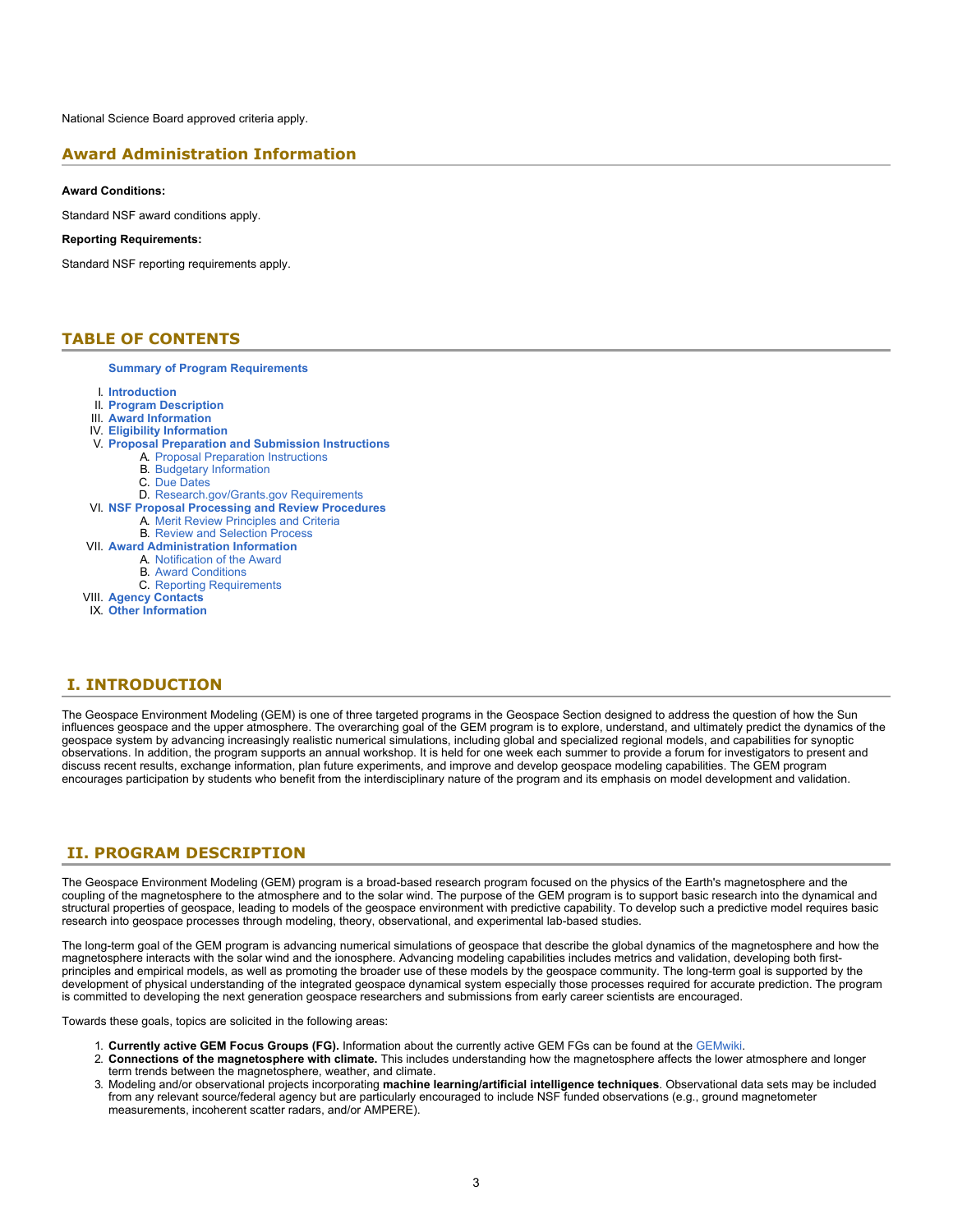4. **Comparative magnetosphere studies** between the Earth's magnetosphere and those of other planetary or extra-solar planetary bodies. Such studies must inform on the physical processes of the geospace system in order to be considered for GEM funding.

# <span id="page-3-0"></span>**III. AWARD INFORMATION**

Normally, GEM awards are made for a duration of three years, but proposers may request from one to five years of funding provided the requested duration is adequately justified. Estimated program budget, number of awards and average award size/duration are subject to the availability of funds. The typical award size is approximately \$150,000 per year with a duration of three years. The maximum award size is \$200,000 per year. The estimated number of awards is 10 to 15 new awards in each year.

# <span id="page-3-1"></span>**IV. ELIGIBILITY INFORMATION**

### **Who May Submit Proposals:**

The categories of proposers eligible to submit proposals to the National Science Foundation are identified in the *NSF Proposal & Award Policies & Procedures Guide* (PAPPG), Chapter I.E. Unaffiliated individuals are not eligible to submit proposals in response to this solicitation.

### **Who May Serve as PI:**

There are no restrictions or limits.

### **Limit on Number of Proposals per Organization:**

There are no restrictions or limits.

### **Limit on Number of Proposals per PI or co-PI:** 2

Only two proposals per investigator, either as a PI, co-PI, or in a subaward, are allowed per calendar year in the GEM Program.

# <span id="page-3-2"></span>**V. PROPOSAL PREPARATION AND SUBMISSION INSTRUCTIONS**

# **A. Proposal Preparation Instructions**

**Full Proposal Preparation Instructions**: Proposers may opt to submit proposals in response to this Program Solicitation via Research.gov or Grants.gov.

- Full Proposals submitted via Research.gov: Proposals submitted in response to this program solicitation should be prepared and submitted in accordance with the general guidelines contained in the *NSF Proposal and Award Policies and Procedures Guide* (PAPPG). The complete text of the PAPPG is available electronically on the NSF website at: [https://www.nsf.gov/publications/pub\\_summ.jsp?ods\\_key=pappg](https://www.nsf.gov/publications/pub_summ.jsp?ods_key=pappg). Paper copies of the PAPPG may be obtained from the NSF Publications Clearinghouse, telephone (703) 292-8134 or by e-mail from [nsfpubs@nsf.gov.](mailto:nsfpubs@nsf.gov) The Prepare New Proposal setup will prompt you for the program solicitation number.
- Full proposals submitted via Grants.gov: Proposals submitted in response to this program solicitation via Grants.gov should be prepared and submitted in accordance with the *NSF Grants.gov Application Guide: A Guide for the Preparation and Submission of NSF Applications via Grants.gov*. The complete text of the *NSF Grants.gov Application Guide* is available on the Grants.gov website and on the NSF website at: [\(https://www.nsf.gov/publications/pub\\_summ.jsp?ods\\_key=grantsgovguide](https://www.nsf.gov/publications/pub_summ.jsp?ods_key=grantsgovguide)). To obtain copies of the Application Guide and Application Forms Package, click on the Apply tab on the Grants.gov site, then click on the Apply Step 1: Download a Grant Application Package and Application Instructions link and enter the funding opportunity number, (the program solicitation number without the NSF prefix) and press the Download Package button. Paper copies of the Grants.gov Application Guide also may be obtained from the NSF Publications Clearinghouse, telephone (703) 292-8134 or by e-mail from [nsfpubs@nsf.gov](mailto:nsfpubs@nsf.gov).

In determining which method to utilize in the electronic preparation and submission of the proposal, please note the following:

Collaborative Proposals. All collaborative proposals submitted as separate submissions from multiple organizations must be submitted via Research.gov. PAPPG Chapter II.D.3 provides additional information on collaborative proposals.

See PAPPG Chapter II.C.2 for guidance on the required sections of a full research proposal submitted to NSF. Please note that the proposal preparation instructions provided in this program solicitation may deviate from the PAPPG instructions.

### **The following instructions supplement the PAPPG guidelines:**

Proposal titles should begin with the acronym "GEM:".

Proposals should include a description of the relevance of the research to one of the topics listed in the program description or by contacting the cognizant NSF Program Officer.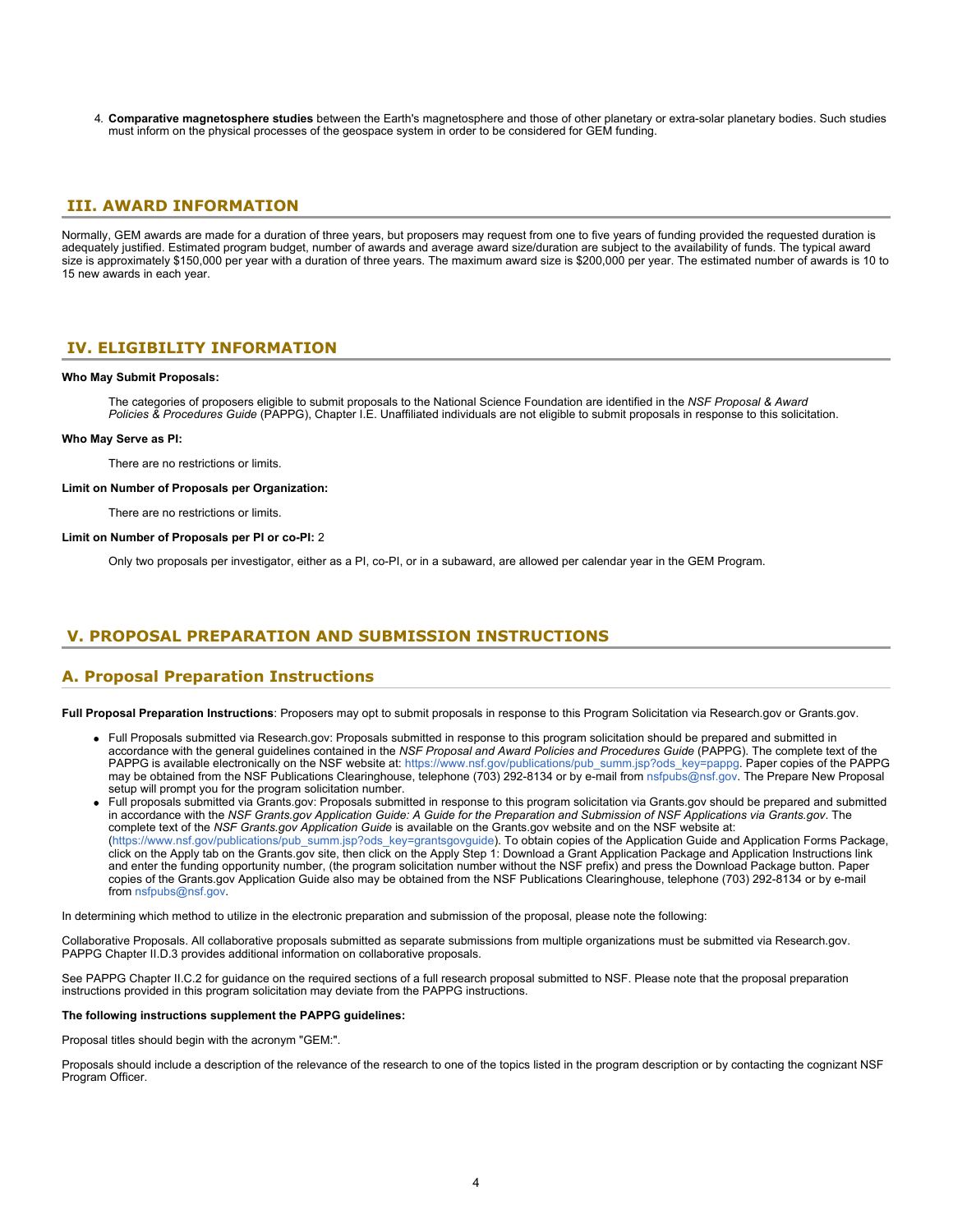# <span id="page-4-1"></span><span id="page-4-0"></span>**B. Budgetary Information**

### **Cost Sharing:**

Inclusion of voluntary committed cost sharing is prohibited.

### **Other Budgetary Limitations:**

Maximum award size is \$200,000 per year, with a maximum duration of 5 years.

### **C. Due Dates**

**Full Proposal Target Date(s)**:

 March 30, 2022 September 30, 2022

September 30, Annually Thereafter

### <span id="page-4-2"></span>**D. Research.gov/Grants.gov Requirements**

### **For Proposals Submitted Via Research.gov:**

To prepare and submit a proposal via Research.gov, see detailed technical instructions available at: [https://www.research.gov/research-](https://www.research.gov/research-portal/appmanager/base/desktop?_nfpb=true&_pageLabel=research_node_display&_nodePath=/researchGov/Service/Desktop/ProposalPreparationandSubmission.html)

[portal/appmanager/base/desktop?](https://www.research.gov/research-portal/appmanager/base/desktop?_nfpb=true&_pageLabel=research_node_display&_nodePath=/researchGov/Service/Desktop/ProposalPreparationandSubmission.html) [\\_nfpb=true&\\_pageLabel=research\\_node\\_display&\\_nodePath=/researchGov/Service/Desktop/ProposalPreparationandSubmission.html](https://www.research.gov/research-portal/appmanager/base/desktop?_nfpb=true&_pageLabel=research_node_display&_nodePath=/researchGov/Service/Desktop/ProposalPreparationandSubmission.html). For Research.gov user support, call the Research.gov Help Desk at 1-800-673-6188 or e-mail [rgov@nsf.gov](mailto:rgov@nsf.gov). The Research.gov Help Desk answers general technical questions related to the use of the Research.gov system. Specific questions related to this program solicitation should be referred to the NSF program staff contact(s) listed in Section VIII of this funding opportunity.

### **For Proposals Submitted Via Grants.gov:**

Before using Grants.gov for the first time, each organization must register to create an institutional profile. Once registered, the applicant's organization can then apply for any federal grant on the Grants.gov website. Comprehensive information about using Grants.gov is available on the Grants.gov Applicant Resources webpage:<https://www.grants.gov/web/grants/applicants.html>. In addition, the NSF Grants.gov Application Guide (see link in Section V.A) provides instructions regarding the technical preparation of proposals via Grants.gov. For Grants.gov user support, contact the Grants.gov Contact Center at 1-800-518-4726 or by email: [support@grants.gov.](mailto:support@grants.gov) The Grants.gov Contact Center answers general technical questions related to the use of Grants.gov. Specific questions related to this program solicitation should be referred to the NSF program staff contact(s) listed in Section VIII of this solicitation.

*Submitting the Proposal:* Once all documents have been completed, the Authorized Organizational Representative (AOR) must submit the application to Grants.gov and verify the desired funding opportunity and agency to which the application is submitted. The AOR must then sign and submit the application to Grants.gov. The completed application will be transferred to the NSF FastLane system for further processing.

Proposers that submitted via Research.gov may use Research.gov to verify the status of their submission to NSF. For proposers that submitted via Grants.gov, until an application has been received and validated by NSF, the Authorized Organizational Representative may check the status of an application on Grants.gov. After proposers have received an e-mail notification from NSF, Research.gov should be used to check the status of an application.

# <span id="page-4-3"></span>**VI. NSF PROPOSAL PROCESSING AND REVIEW PROCEDURES**

Proposals received by NSF are assigned to the appropriate NSF program for acknowledgement and, if they meet NSF requirements, for review. All proposals are carefully reviewed by a scientist, engineer, or educator serving as an NSF Program Officer, and usually by three to ten other persons outside NSF either as *ad hoc* reviewers, panelists, or both, who are experts in the particular fields represented by the proposal. These reviewers are selected by Program Officers charged with oversight of the review process. Proposers are invited to suggest names of persons they believe are especially well qualified to review the proposal and/or persons they would prefer not review the proposal. These suggestions may serve as one source in the reviewer selection process at the Program Officer's discretion. Submission of such names, however, is optional. Care is taken to ensure that reviewers have no conflicts of interest with the proposal. In addition, Program Officers may obtain comments from site visits before recommending final action on proposals. Senior NSF staff further review recommendations for awards. A flowchart that depicts the entire NSF proposal and award process (and associated timeline) is included in PAPPG Exhibit III-1.

A comprehensive description of the Foundation's merit review process is available on the NSF website at: [https://www.nsf.gov/bfa/dias/policy/merit\\_review/](https://www.nsf.gov/bfa/dias/policy/merit_review/).

Proposers should also be aware of core strategies that are essential to the fulfillment of NSF's mission, as articulated in *[Building the Future: Investing in](https://www.nsf.gov/publications/pub_summ.jsp?ods_key=nsf18045) [Discovery and Innovation - NSF Strategic Plan for Fiscal Years \(FY\) 2018 – 2022](https://www.nsf.gov/publications/pub_summ.jsp?ods_key=nsf18045)*. These strategies are integrated in the program planning and implementation process, of which proposal review is one part. NSF's mission is particularly well-implemented through the integration of research and education and broadening participation in NSF programs, projects, and activities.

One of the strategic objectives in support of NSF's mission is to foster integration of research and education through the programs, projects, and activities it supports at academic and research institutions. These institutions must recruit, train, and prepare a diverse STEM workforce to advance the frontiers of science and participate in the U.S. technology-based economy. NSF's contribution to the national innovation ecosystem is to provide cutting-edge research under the guidance of the Nation's most creative scientists and engineers. NSF also supports development of a strong science, technology, engineering, and mathematics (STEM) workforce by investing in building the knowledge that informs improvements in STEM teaching and learning.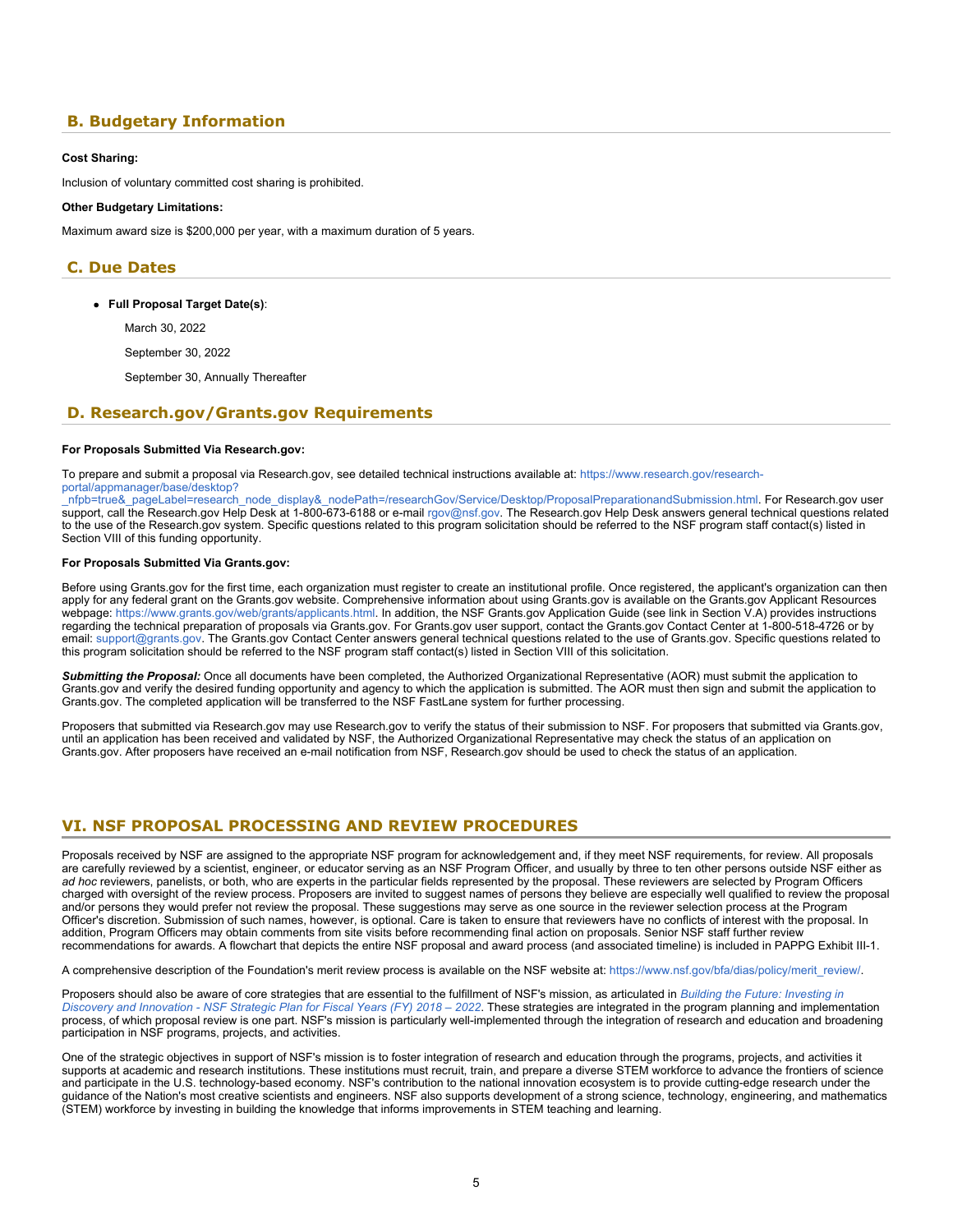NSF's mission calls for the broadening of opportunities and expanding participation of groups, institutions, and geographic regions that are underrepresented in STEM disciplines, which is essential to the health and vitality of science and engineering. NSF is committed to this principle of diversity and deems it central to the programs, projects, and activities it considers and supports.

### <span id="page-5-0"></span>**A. Merit Review Principles and Criteria**

The National Science Foundation strives to invest in a robust and diverse portfolio of projects that creates new knowledge and enables breakthroughs in understanding across all areas of science and engineering research and education. To identify which projects to support, NSF relies on a merit review process that incorporates consideration of both the technical aspects of a proposed project and its potential to contribute more broadly to advancing NSF's mission "to promote the progress of science; to advance the national health, prosperity, and welfare; to secure the national defense; and for other purposes." NSF makes every effort to conduct a fair, competitive, transparent merit review process for the selection of projects.

### **1. Merit Review Principles**

These principles are to be given due diligence by PIs and organizations when preparing proposals and managing projects, by reviewers when reading and evaluating proposals, and by NSF program staff when determining whether or not to recommend proposals for funding and while overseeing awards. Given that NSF is the primary federal agency charged with nurturing and supporting excellence in basic research and education, the following three principles apply:

- All NSF projects should be of the highest quality and have the potential to advance, if not transform, the frontiers of knowledge.
- NSF projects, in the aggregate, should contribute more broadly to achieving societal goals. These "Broader Impacts" may be accomplished through the research itself, through activities that are directly related to specific research projects, or through activities that are supported by, but are complementary to, the project. The project activities may be based on previously established and/or innovative methods and approaches, but in either case must be well justified.
- Meaningful assessment and evaluation of NSF funded projects should be based on appropriate metrics, keeping in mind the likely correlation between the effect of broader impacts and the resources provided to implement projects. If the size of the activity is limited, evaluation of that activity in isolation is not likely to be meaningful. Thus, assessing the effectiveness of these activities may best be done at a higher, more aggregated, level than the individual project.

With respect to the third principle, even if assessment of Broader Impacts outcomes for particular projects is done at an aggregated level, PIs are expected to be accountable for carrying out the activities described in the funded project. Thus, individual projects should include clearly stated goals, specific descriptions of the activities that the PI intends to do, and a plan in place to document the outputs of those activities.

These three merit review principles provide the basis for the merit review criteria, as well as a context within which the users of the criteria can better understand their intent.

#### **2. Merit Review Criteria**

All NSF proposals are evaluated through use of the two National Science Board approved merit review criteria. In some instances, however, NSF will employ additional criteria as required to highlight the specific objectives of certain programs and activities.

The two merit review criteria are listed below. **Both** criteria are to be given **full consideration** during the review and decision-making processes; each criterion is necessary but neither, by itself, is sufficient. Therefore, proposers must fully address both criteria. (PAPPG Chapter II.C.2.d(i). contains additional information for use by proposers in development of the Project Description section of the proposal). Reviewers are strongly encouraged to review the criteria, including PAPPG Chapter II.C.2.d(i), prior to the review of a proposal.

When evaluating NSF proposals, reviewers will be asked to consider what the proposers want to do, why they want to do it, how they plan to do it, how they will know if they succeed, and what benefits could accrue if the project is successful. These issues apply both to the technical aspects of the proposal and the way in which the project may make broader contributions. To that end, reviewers will be asked to evaluate all proposals against two criteria:

- **Intellectual Merit:** The Intellectual Merit criterion encompasses the potential to advance knowledge; and
- **Broader Impacts:** The Broader Impacts criterion encompasses the potential to benefit society and contribute to the achievement of specific, desired societal outcomes.

The following elements should be considered in the review for both criteria:

- 1. What is the potential for the proposed activity to
	- a. Advance knowledge and understanding within its own field or across different fields (Intellectual Merit); and
	- b. Benefit society or advance desired societal outcomes (Broader Impacts)?
- 2. To what extent do the proposed activities suggest and explore creative, original, or potentially transformative concepts?
- 3. Is the plan for carrying out the proposed activities well-reasoned, well-organized, and based on a sound rationale? Does the plan incorporate a mechanism to assess success?
- 4. How well qualified is the individual, team, or organization to conduct the proposed activities?
- 5. Are there adequate resources available to the PI (either at the home organization or through collaborations) to carry out the proposed activities?

Broader impacts may be accomplished through the research itself, through the activities that are directly related to specific research projects, or through activities that are supported by, but are complementary to, the project. NSF values the advancement of scientific knowledge and activities that contribute to achievement of societally relevant outcomes. Such outcomes include, but are not limited to: full participation of women, persons with disabilities, and other underrepresented groups in science, technology, engineering, and mathematics (STEM); improved STEM education and educator development at any level; increased public scientific literacy and public engagement with science and technology; improved well-being of individuals in society; development of a diverse, globally competitive STEM workforce; increased partnerships between academia, industry, and others; improved national security; increased economic competitiveness of the United States; and enhanced infrastructure for research and education.

Proposers are reminded that reviewers will also be asked to review the Data Management Plan and the Postdoctoral Researcher Mentoring Plan, as appropriate.

### <span id="page-5-1"></span>**B. Review and Selection Process**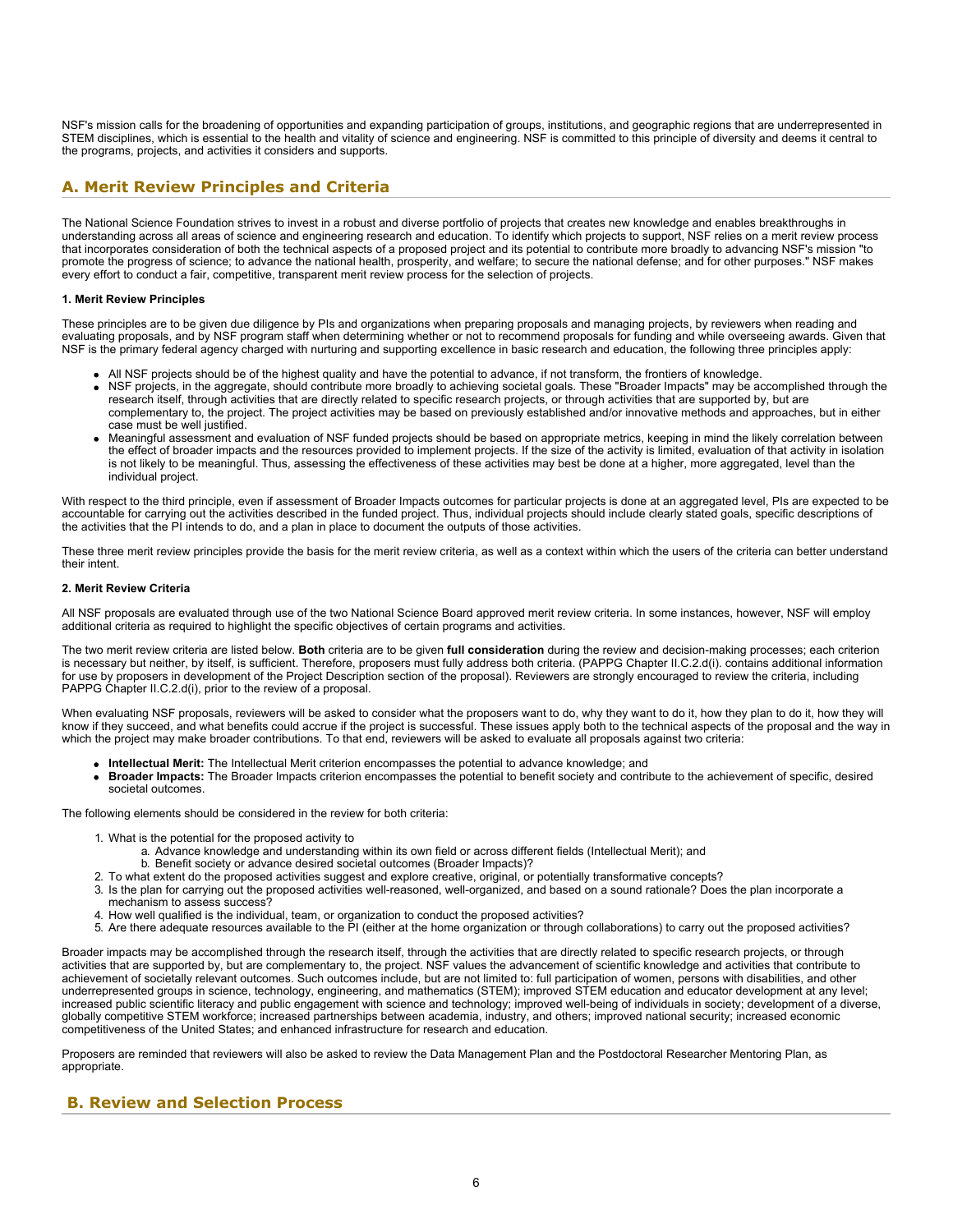Proposals submitted in response to this program solicitation will be reviewed by Ad hoc Review and/or Panel Review.

Reviewers will be asked to evaluate proposals using two National Science Board approved merit review criteria and, if applicable, additional program specific criteria. A summary rating and accompanying narrative will generally be completed and submitted by each reviewer and/or panel. The Program Officer assigned to manage the proposal's review will consider the advice of reviewers and will formulate a recommendation.

After scientific, technical and programmatic review and consideration of appropriate factors, the NSF Program Officer recommends to the cognizant Division Director whether the proposal should be declined or recommended for award. NSF strives to be able to tell applicants whether their proposals have been declined or recommended for funding within six months. Large or particularly complex proposals or proposals from new awardees may require additional review and processing time. The time interval begins on the deadline or target date, or receipt date, whichever is later. The interval ends when the Division Director acts upon the Program Officer's recommendation.

After programmatic approval has been obtained, the proposals recommended for funding will be forwarded to the Division of Grants and Agreements for review of business, financial, and policy implications. After an administrative review has occurred, Grants and Agreements Officers perform the processing and issuance of a grant or other agreement. Proposers are cautioned that only a Grants and Agreements Officer may make commitments, obligations or awards on behalf of NSF or authorize the expenditure of funds. No commitment on the part of NSF should be inferred from technical or budgetary discussions with a NSF Program Officer. A Principal Investigator or organization that makes financial or personnel commitments in the absence of a grant or cooperative agreement signed by the NSF Grants and Agreements Officer does so at their own risk.

Once an award or declination decision has been made, Principal Investigators are provided feedback about their proposals. In all cases, reviews are treated as confidential documents. Verbatim copies of reviews, excluding the names of the reviewers or any reviewer-identifying information, are sent to the Principal Investigator/Project Director by the Program Officer. In addition, the proposer will receive an explanation of the decision to award or decline funding.

### <span id="page-6-0"></span>**VII. AWARD ADMINISTRATION INFORMATION**

### <span id="page-6-1"></span>**A. Notification of the Award**

Notification of the award is made to *the submitting organization* by a Grants Officer in the Division of Grants and Agreements. Organizations whose proposals are declined will be advised as promptly as possible by the cognizant NSF Program administering the program. Verbatim copies of reviews, not including the identity of the reviewer, will be provided automatically to the Principal Investigator. (See Section VI.B. for additional information on the review process.)

### <span id="page-6-2"></span>**B. Award Conditions**

An NSF award consists of: (1) the award notice, which includes any special provisions applicable to the award and any numbered amendments thereto; (2) the budget, which indicates the amounts, by categories of expense, on which NSF has based its support (or otherwise communicates any specific approvals or disapprovals of proposed expenditures); (3) the proposal referenced in the award notice; (4) the applicable award conditions, such as Grant General Conditions (GC-1)\*; or Research Terms and Conditions\* and (5) any announcement or other NSF issuance that may be incorporated by reference in the award notice. Cooperative agreements also are administered in accordance with NSF Cooperative Agreement Financial and Administrative Terms and Conditions (CA-FATC) and the applicable Programmatic Terms and Conditions. NSF awards are electronically signed by an NSF Grants and Agreements Officer and transmitted electronically to the organization via e-mail.

\*These documents may be accessed electronically on NSF's Website at [https://www.nsf.gov/awards/managing/award\\_conditions.jsp?org=NSF](https://www.nsf.gov/awards/managing/award_conditions.jsp?org=NSF). Paper copies may be obtained from the NSF Publications Clearinghouse, telephone (703) 292-8134 or by e-mail from [nsfpubs@nsf.gov.](mailto:nsfpubs@nsf.gov)

More comprehensive information on NSF Award Conditions and other important information on the administration of NSF awards is contained in the NSF *Proposal & Award Policies & Procedures Guide* (PAPPG) Chapter VII, available electronically on the NSF Website at [https://www.nsf.gov/publications/pub\\_summ.jsp?ods\\_key=pappg.](https://www.nsf.gov/publications/pub_summ.jsp?ods_key=pappg)

# <span id="page-6-3"></span>**C. Reporting Requirements**

For all multi-year grants (including both standard and continuing grants), the Principal Investigator must submit an annual project report to the cognizant Program Officer no later than 90 days prior to the end of the current budget period. (Some programs or awards require submission of more frequent project reports). No later than 120 days following expiration of a grant, the PI also is required to submit a final project report, and a project outcomes report for the general public.

Failure to provide the required annual or final project reports, or the project outcomes report, will delay NSF review and processing of any future funding increments as well as any pending proposals for all identified PIs and co-PIs on a given award. PIs should examine the formats of the required reports in advance to assure availability of required data.

PIs are required to use NSF's electronic project-reporting system, available through Research.gov, for preparation and submission of annual and final project reports. Such reports provide information on accomplishments, project participants (individual and organizational), publications, and other specific products and impacts of the project. Submission of the report via Research.gov constitutes certification by the PI that the contents of the report are accurate and complete. The project outcomes report also must be prepared and submitted using Research.gov. This report serves as a brief summary, prepared specifically for the public, of the nature and outcomes of the project. This report will be posted on the NSF website exactly as it is submitted by the PI.

More comprehensive information on NSF Reporting Requirements and other important information on the administration of NSF awards is contained in the *NSF Proposal & Award Policies & Procedures Guide* (PAPPG) Chapter VII, available electronically on the NSF Website at [https://www.nsf.gov/publications/pub\\_summ.jsp?ods\\_key=pappg.](https://www.nsf.gov/publications/pub_summ.jsp?ods_key=pappg)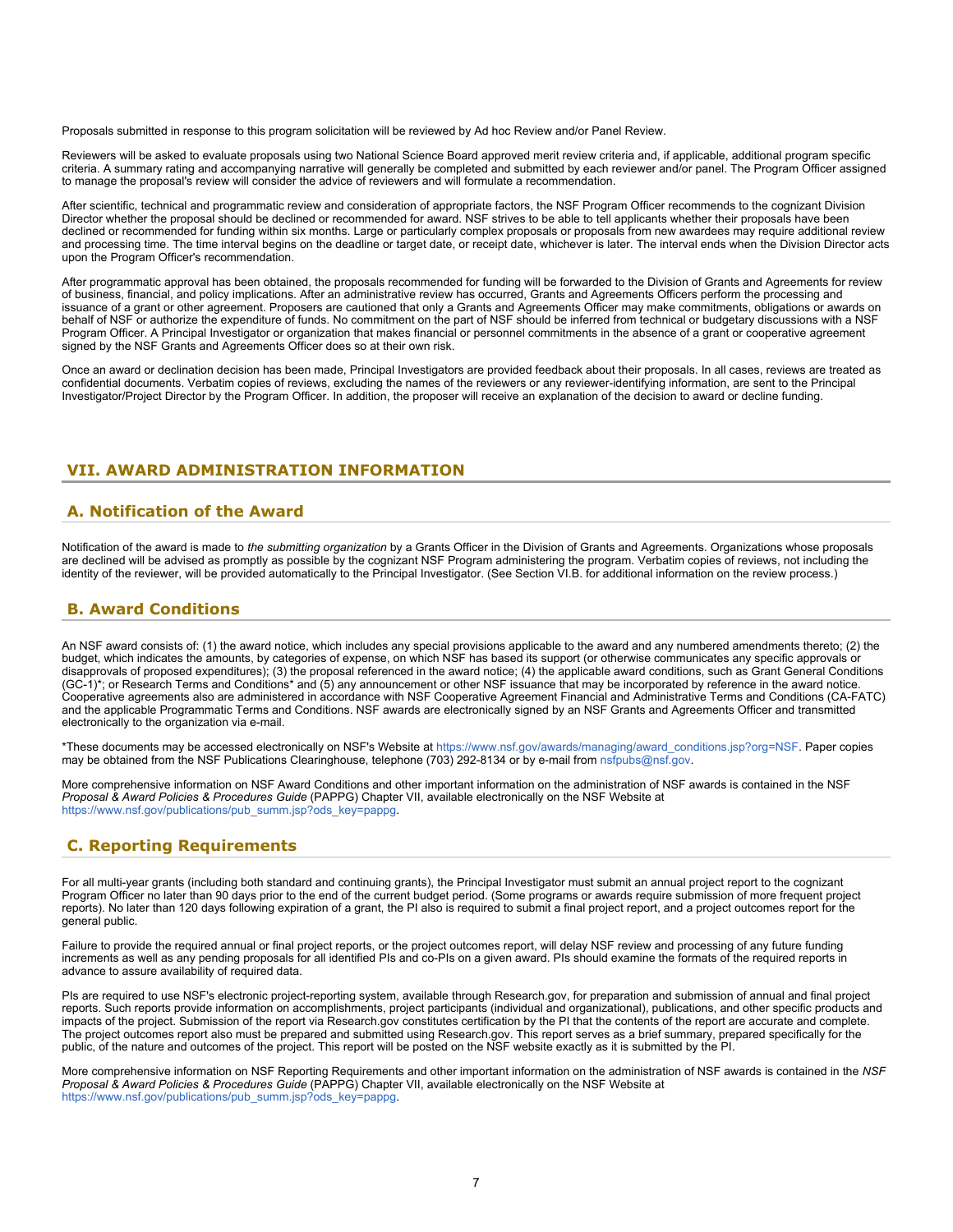# <span id="page-7-0"></span>**VIII. AGENCY CONTACTS**

*Please note that the program contact information is current at the time of publishing. See program website for any updates to the points of contact.*

General inquiries regarding this program should be made to:

- Chia-Lin Huang, telephone: (703) 292-7544, email: [chihuang@nsf.gov](mailto:chihuang@nsf.gov)
- Lisa M. Winter, telephone: (703) 292-8519, email: [lwinter@nsf.gov](mailto:lwinter@nsf.gov)

For questions related to the use of FastLane or Research.gov, contact:

- FastLane and Research.gov Help Desk: 1-800-673-6188
- FastLane Help Desk e-mail: [fastlane@nsf.gov](mailto:fastlane@nsf.gov)
- Research.gov Help Desk e-mail: [rgov@nsf.gov](mailto:rgov@nsf.gov)

For questions relating to Grants.gov contact:

Grants.gov Contact Center: If the Authorized Organizational Representatives (AOR) has not received a confirmation message from Grants.gov within 48 hours of submission of application, please contact via telephone: 1-800-518-4726; e-mail: [support@grants.gov](mailto:support@grants.gov).

### <span id="page-7-1"></span>**IX. OTHER INFORMATION**

The NSF website provides the most comprehensive source of information on NSF Directorates (including contact information), programs and funding opportunities. Use of this website by potential proposers is strongly encouraged. In addition, "NSF Update" is an information-delivery system designed to keep potential proposers and other interested parties apprised of new NSF funding opportunities and publications, important changes in proposal and award policies and procedures, and upcoming NSF [Grants Conferences](https://www.nsf.gov/bfa/dias/policy/outreach.jsp). Subscribers are informed through e-mail or the user's Web browser each time new publications are issued that match their identified interests. "NSF Update" also is available on [NSF's website](https://www.nsf.gov/cgi-bin/good-bye?https://public.govdelivery.com/accounts/USNSF/subscriber/new?topic_id=USNSF_179).

Grants.gov provides an additional electronic capability to search for Federal government-wide grant opportunities. NSF funding opportunities may be accessed via this mechanism. Further information on Grants.gov may be obtained at [https://www.grants.gov](https://www.grants.gov/).

# **ABOUT THE NATIONAL SCIENCE FOUNDATION**

The National Science Foundation (NSF) is an independent Federal agency created by the National Science Foundation Act of 1950, as amended (42 USC 1861-75). The Act states the purpose of the NSF is "to promote the progress of science; [and] to advance the national health, prosperity, and welfare by supporting research and education in all fields of science and engineering."

NSF funds research and education in most fields of science and engineering. It does this through grants and cooperative agreements to more than 2,000 colleges, universities, K-12 school systems, businesses, informal science organizations and other research organizations throughout the US. The Foundation accounts for about one-fourth of Federal support to academic institutions for basic research.

NSF receives approximately 55,000 proposals each year for research, education and training projects, of which approximately 11,000 are funded. In addition, the Foundation receives several thousand applications for graduate and postdoctoral fellowships. The agency operates no laboratories itself but does support National Research Centers, user facilities, certain oceanographic vessels and Arctic and Antarctic research stations. The Foundation also supports cooperative research between universities and industry, US participation in international scientific and engineering efforts, and educational activities at every academic level.

*Facilitation Awards for Scientists and Engineers with Disabilities* (FASED) provide funding for special assistance or equipment to enable persons with disabilities to work on NSF-supported projects. See the *NSF Proposal & Award Policies & Procedures Guide* Chapter II.E.6 for instructions regarding preparation of these types of proposals.

The National Science Foundation has Telephonic Device for the Deaf (TDD) and Federal Information Relay Service (FIRS) capabilities that enable individuals with hearing impairments to communicate with the Foundation about NSF programs, employment or general information. TDD may be accessed at (703) 292- 5090 and (800) 281-8749, FIRS at (800) 877-8339.

The National Science Foundation Information Center may be reached at (703) 292-5111.

The National Science Foundation promotes and advances scientific progress in the United States by competitively awarding grants and cooperative agreements for research and education in the sciences, mathematics, and engineering.

To get the latest information about program deadlines, to download copies of NSF publications, and to access abstracts of awards, visit the NSF Website at [https://www.nsf.gov](https://www.nsf.gov/)

| • Location:                                            | 2415 Eisenhower Avenue. Alexandria. VA 22314 |
|--------------------------------------------------------|----------------------------------------------|
| • For General Information<br>(NSF Information Center): | $(703)$ 292-5111                             |